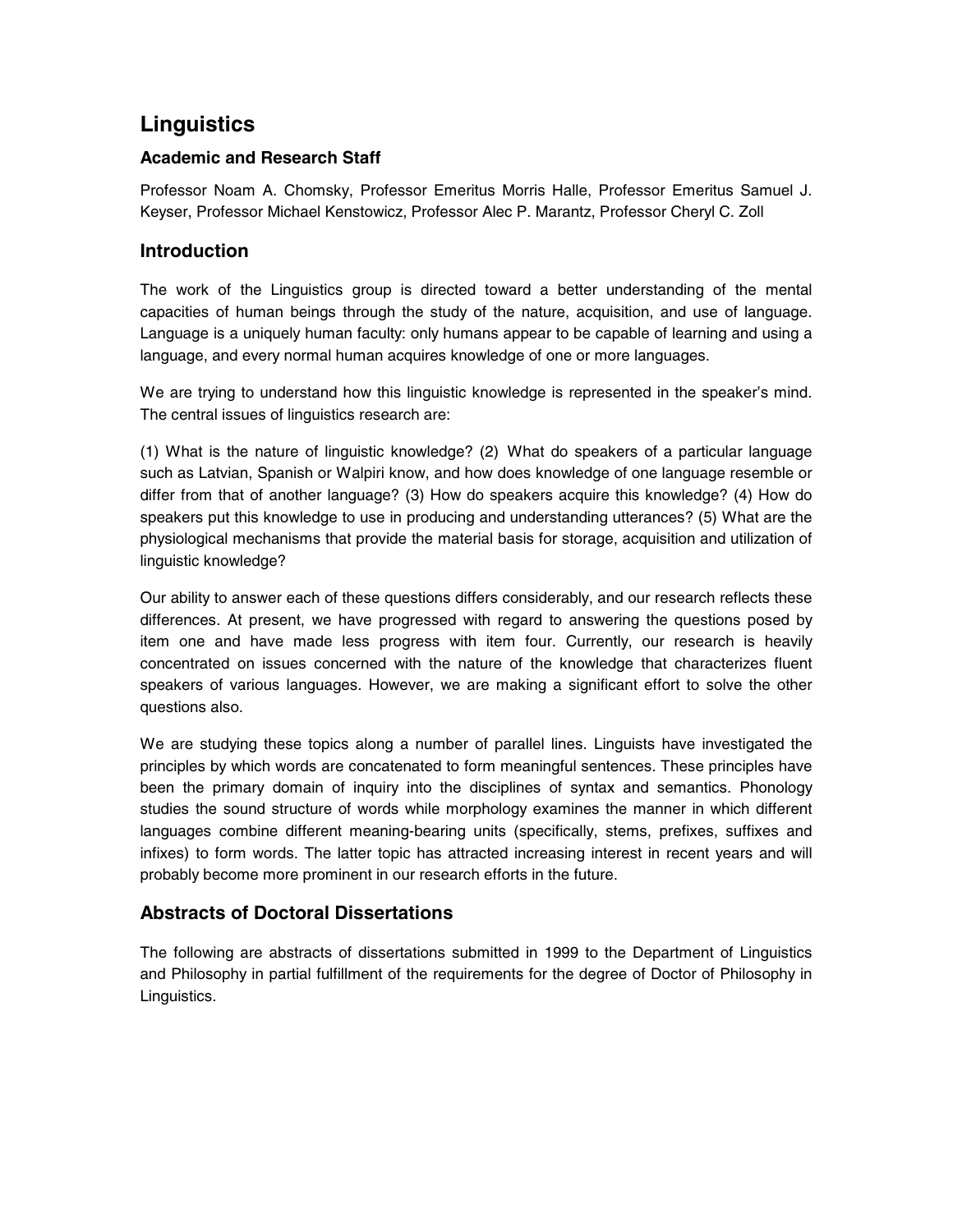### **Aspects of a Karitiana Grammar**

### Luciana R. Sorto

This dissertation is intended as a description of some theoretically interesting aspects of the phonology and syntax of the Karitiana language. Karitiana is the sole surviving language of the Arikém family (Tupi Stock), spoken today by approximately 200 people living in their own demarcated reservation located 95 km south of Porto Velho, in the state of Rondonia, Brazil. Chapter 1 describes and analyzes the segmental phonology of the language. With respect to segmental features, special attention is given to the consonants of the nasal series, which undergo partial oralization in environments contiguous to oral vowels. I claim that this phenomenon gives support to the hypothesis that nasality must be represented as a binary feature. Another phenomenon of theoretical interest in Katiana phonology is vocalic epenthesis, which is triggered by syllabification word-internally and by syllabification as well as stress clash avoidance in certain phrasal environments. I explain the interactions between epenthesis and stress assignment in a derivational model of cyclic phonology. Chapter 2 describes the pitch accent system of the language, in which tones are assigned to the same metrical plane where stress is computed. In chapter 3, I show that the language is verb-final and that the verb obligatorily raises to the complementizer position (C) in matrix clauses to check tense and agreement features. In dependent clauses, the verb is final, and no agreement or tense is present. I draw a parallel between Karitiana and Germanic verb second languages: in both systems the matrix tensed verb must surface in C, and a phrase must fill Spec,CP. The latter is only a tendency in Karitiana. Standard agreement is nominative (absolutive), although whenever the object is A-bar moved to the focus position (Spec,CP) in non-declarative focused clauses, the verb shows ergative agreement. I argue that the functional morphology inserted as a focus marker deactivates the agreement features of I, the functional head that would normally covertly agree with the ergative subject, and as a result, the other functional head bearing agreement features (C) agrees with the ergative subject. Chapter 5 describes other instances of nondeclarative and declarative focus constructions.

## **A Lexographic Study of Ulwa**

## Thomas Michael Green

In this thesis, I present the beginnings of a reference grammar and dictionary of the Ulwa language of the Atlantic coast of Nicaragua. I first describe the current state of the Ulwa language and people in light of their historical and sociolinguistic context. I then go into some detail regarding the phonological and morphological nature of the language. Finally I touch on the syntactic and semantic issues that most directly affect the design of a lexical database of the language. These include discussion of verbal diathesis and the nature of complex multi-word verbal idioms. The thesis is a lexicographic study because the aim is to present information sufficient for a reasonable understanding of the lexical entries of the language, as represented in the included dictionary.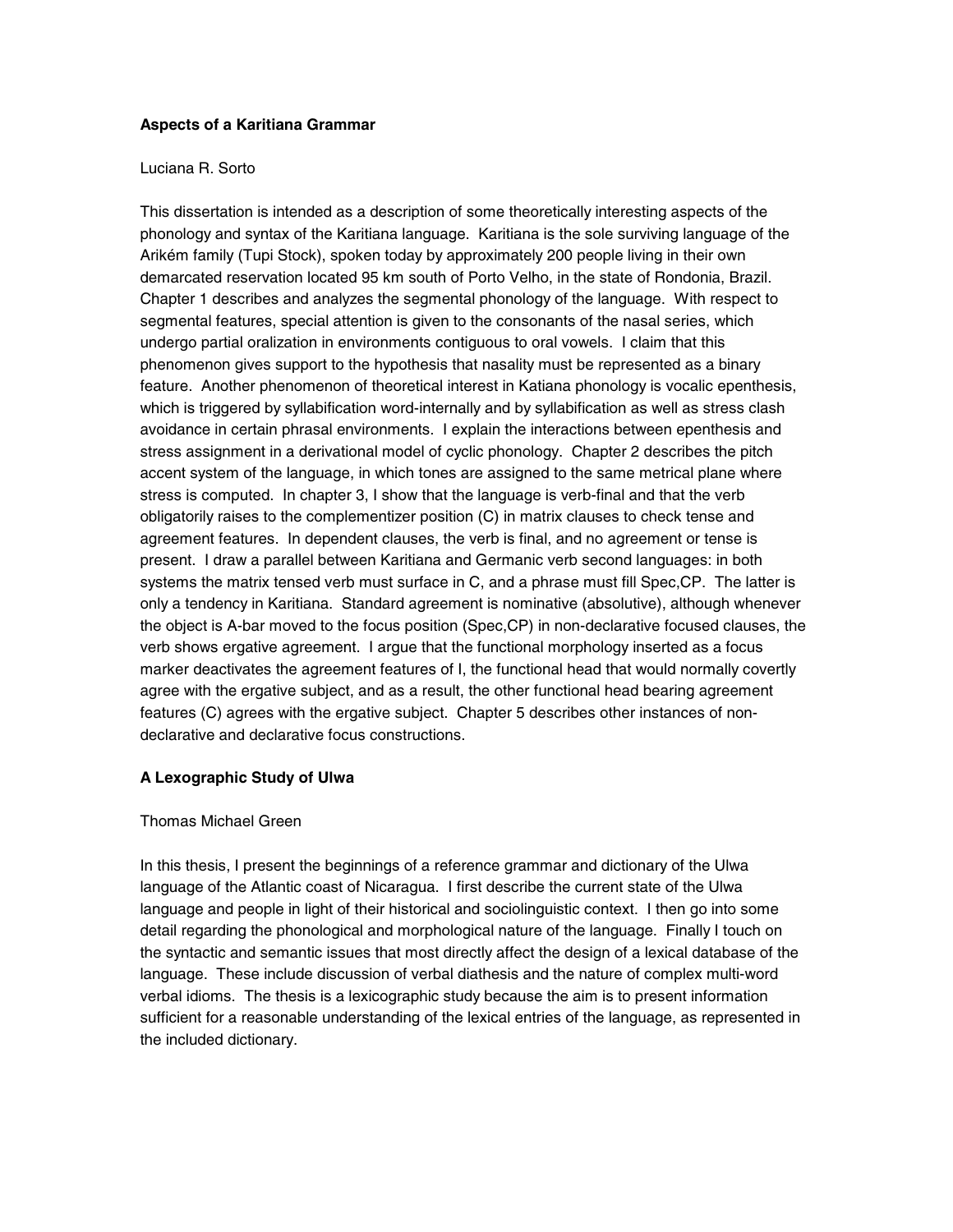## **Propositional Attitudes and Indexicality: A Cross-Categorical Approach**

### Philippe Schlenker

*Universal Grammar uses the same distinctions (features) and the same interpretive procedures for reference to individuals, times, and possible worlds.* We give a partial argument for this hypothesis: person, tense and (maybe) mood can be treated on a par *when they occur in reported speech.* We consider several generalizations that hold across sortal domains, and develop a theory of propositional attitudes and indexicality that captures these facts, and treats all three categories on a par.

First, we extend the notion of 'Sequence' phenomena from tense to person. In Russian, the tense of a direct discourse can be preserved in reported speech, but in English tense agreement, i.e., 'Sequence of Tense', must generally hold. The same contrast exists between English and Amharic pronouns: in Amharic the indexical pronoun of a direct discourse can be retained in reported speech, while in English persn agreement, i.e., 'Sequence of Person', must hold. Second, we extend the notion of 'Logophoricity' from person to tense. In Ewe, the indexical pronoun of a direct discourse can only be reported in indirect discourse if a special form is used, one that never occurs outside of attitude environments - a 'logophoric pronoun'. But logophoric tense/mood also exists, and is instantiated by one of the subjunctive forms that exist in modern German (the 'Konjunktiv I'). Third, we observe that both tense and person display the same idiosyncratic behavior in Free Indirect Discourse - an interesting fact given that other indexical elements pattern differently. Finally, we speculate that the notion of Obviation can be extended from person to tense, and suggest that English past tenses are the temporal counterpart of obviative person markers in Algonquian.

Our main auxiliary assumption is that attitude operators are quantifiers over context of speech/thought, which allows an indexical expression to be evaluated with respect to the context of a *reported* speech act, and thus to be shifted. Every attitude operator is thus a Kaplanian 'monster', and shifted indexicals are analyzed as a morphological variant of De Se pronouns. Logical forms are assumed to be uniform across languages, with morphology as the only source of cross-linguistic variation.

## **Elements of Control**

### Idan Landau

How many different types of control relations exist? Is the classical distinction between Obligatory Control (OC) and Non-Obligatory Control (NOC) well-founded? What semantic and syntactic properties of infinitives determine their place in the control typology? How is the "understood subject" PRO linked to the controller?

This thesis investigates these questions in two steps: First, we establish a *typology* of control and characterize the empirical profile of each type; second, we propose *mechanisms* of derivation and interpretation to account for the different types.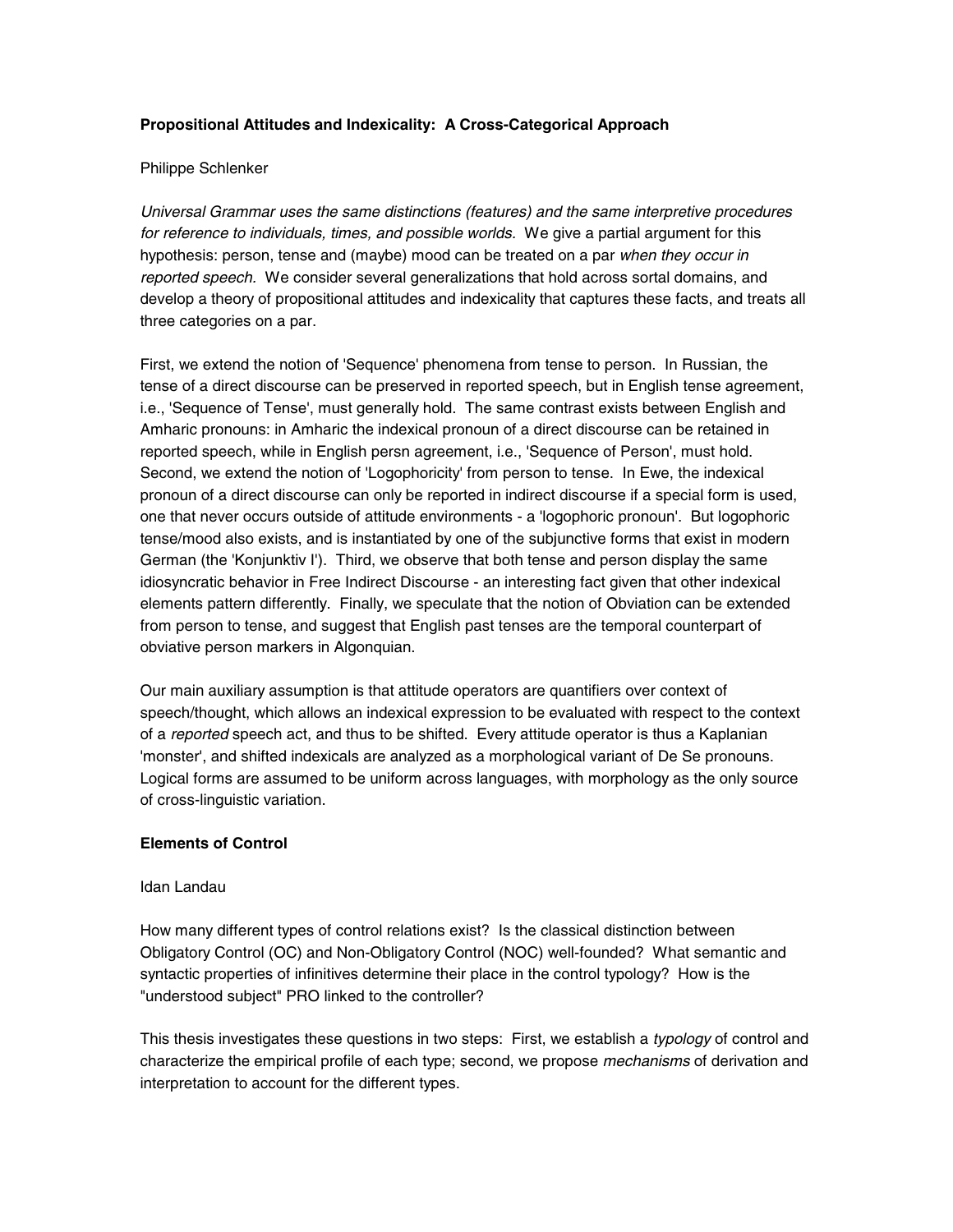The OC category is shown to consist of two subtypes, Exhaustive Control (EC) and Partial Control (PC). Tense in EC complements is null, and PRO must be referentially identical to the controller; Tense in PC complements is contentful, and PRO need only include the controller (although matching in syntactic number is still required). OC establishes an Agree relation between a matrix functional head and either PRO (in EC) or the infinitival Agr (in PC). The latter is parasitic on T-to-C movemetn occurring in tensed complements. Control via Agr blocks the transmission of semantic number from the controller to PRO, giving rise to the PC effect.

The OC/NOC distinction is traced to the position of the infinitive: VP-internal clauses fall under OC, extraposed and intraposed clauses under NOC - a corollary of the CED, which contrains Agree. Extraposed clauses may be interpreted and pronounced in different position - a claim that is supported by asymmetries between psych and non-psych predicates in Super-Equi constructions. Converging evidence from extraction confirms that infinitives displaying OC and those displaying NOC occupy differen positions at LF although the same position at PF.

As for the interpretation of OC, the choice of controller is subject to complex semantic/pragmatic considerations, rather than some syntactic locality principle. We also argue that OC cannot be reduced to predication, at least in the domain of adjectival complementation. Systematic contrasts between subject-gap and object-gap infinitives show that the former may denote either propositions (when occurring as arguments) or predicates (when occurring as modifiers). Thus, two sources exist for subject gaps - PRO (universally available) or A-bar trace (languageparticular).

### **Case, Agreement and Word Order: Issues in the Syntax and Acquisition of Tamil**

### Vaijayanthi M. Sarma

This dissertation focuses on the syntax of Tamil, a Dravidian language. The main issues discussed in the dissertation may be broadly classified into (a) those concerning the TP-internal structure and (b) those concerning the TP-external structure. The aim is to provide as complete an account as possible of the syntactic issues under consideration in both adult syntax and developmental syntax.

With respect to the TP-internal structure, the case and agreement properties in the syntax of Tamil are indicated in a wide variety of constructions, including finite (nominative and dative subjects, imperatives) and non-finite (verbal participles, infinitivals) sentences, and the theoretical processes necessary for the assignment of case and the determining of verb agreement are established. Evidence is given for the TP-internal positions of the various agrument DPs, including diagnostic tests for subjects and (especially, nominative) objects. Agreement facts and the relations between DPs and V are discussed with special emphasis on nominative object and V agreement and null case PRO and V without agreement. Anaphoric binding is shown to be parasitic on the agreement domain. The discussion is completed with an analysis of the auxiliary system, arguing for head movement of the V and an iterative  $vP$  structure.

The TP-external structure concerns the re-ordering of phrasal constituents, locally and longdistance. It is shown that Tamil is a configurational language which exhibits long-distance and